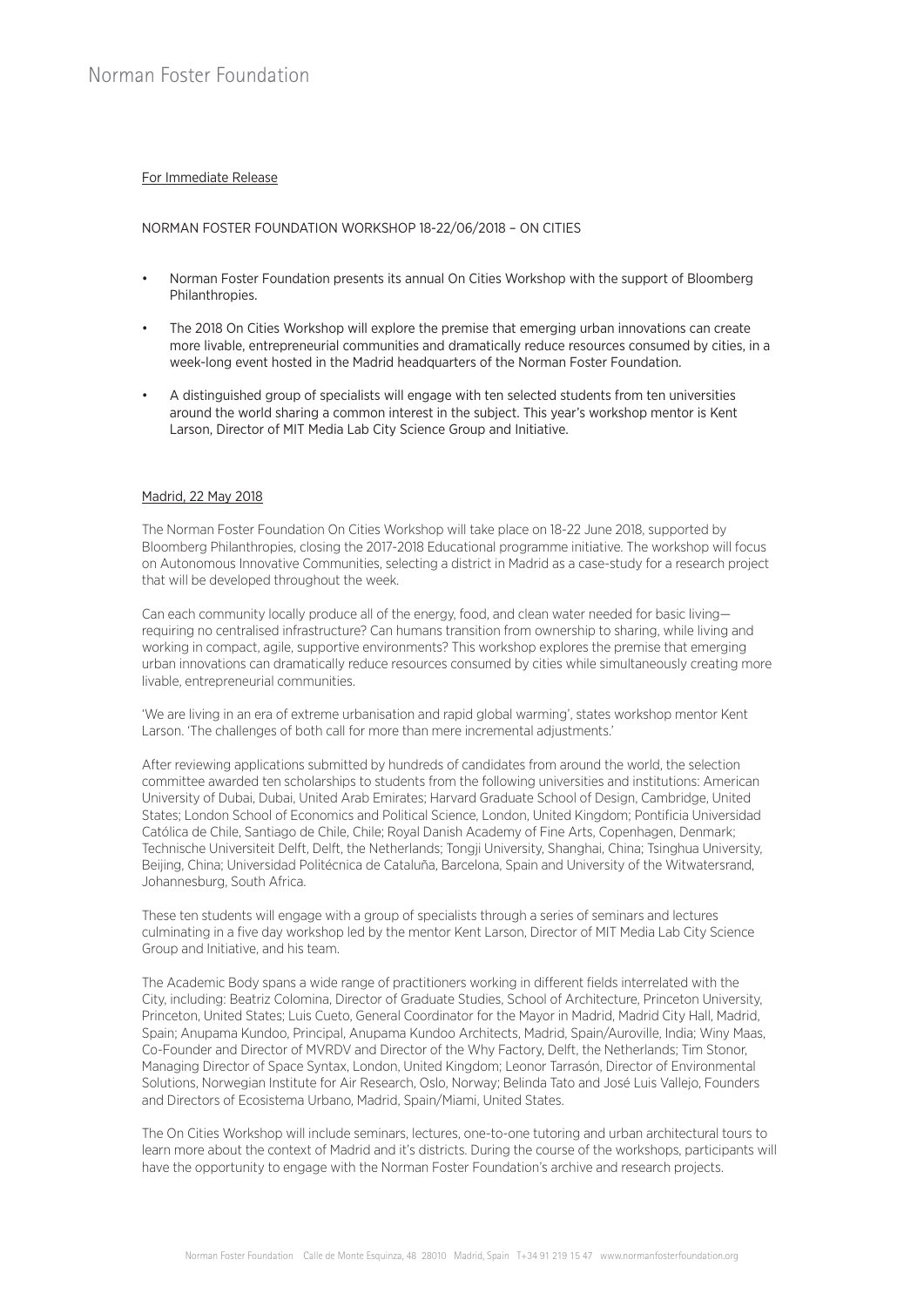Nicholas Negroponte, Co-Founder and former Director of MIT Media Lab, Cambridge, United States will act as the Chief Advisor of the workshop tutoring the students through the research process.

As a way to disseminate knowledge and ideas, the public lectures will be recorded and documented for publication in series of annual books published by the Norman Foster Foundation.

## Public Debates

19th June 2018 6 p.m.- 8 p.m.

Fundación Francisco Giner de los Ríos Paseo del General Martínez Campos 14, 28010, Madrid

## 6:00 p.m. - On Cities: Governance

- Introduction by Workshop Mentor Kent Larson
- Keynotes by Beatriz Colomina, José Luis Vallejo, Leonor Tarrasón and Luis Cueto
- Debate between Beatriz Colomina, José Luis Vallejo, Leonor Tarrasón and Luis Cueto, moderated by Kent Larson

# 7:00 p.m. - On Cities: Transformations

- Introduction by Workshop mentor Kent Larson
- Keynotes by Winy Maas, Belinda Tato, Anupama Kundoo and Tim Stonor
- Debate by Winy Maas, Belinda Tato, Anupama Kundoo and Tim Stonor, moderated by Kent Larson

#### 8:00 p.m. - Wrap up

• Dialogue between Norman Foster and Kent Larson

Limited spaces are reserved for press. If you are interested in attending any of the events above, please contact us at press@normanfosterfoundation.org

If you wish to receive the programme and publication, please contact us at press@normanfosterfoundation.org